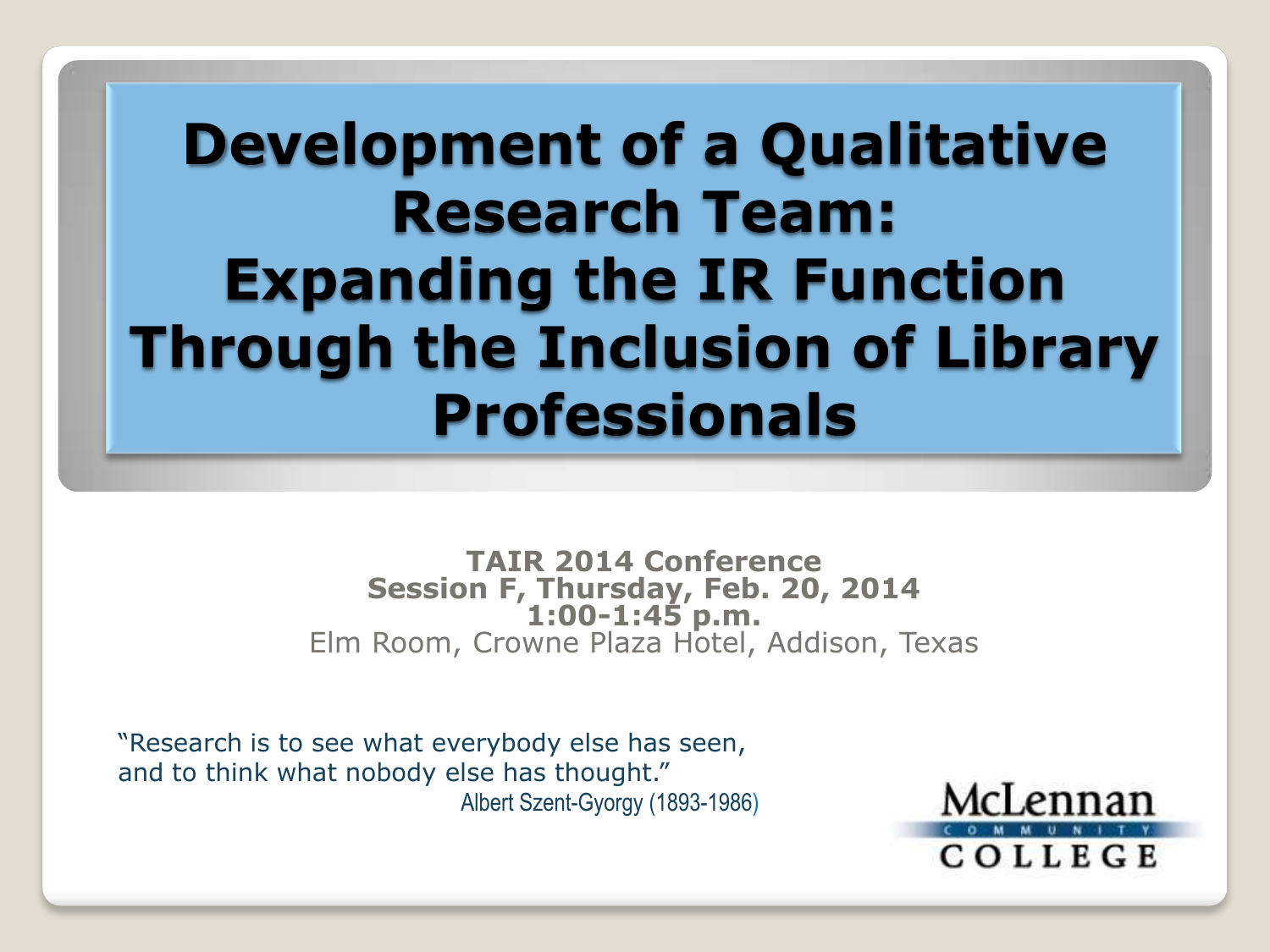# **Session Purpose**

#### **Share results from the development of a Qualitative Research Team (QRT) designed to support administrative decision making.**

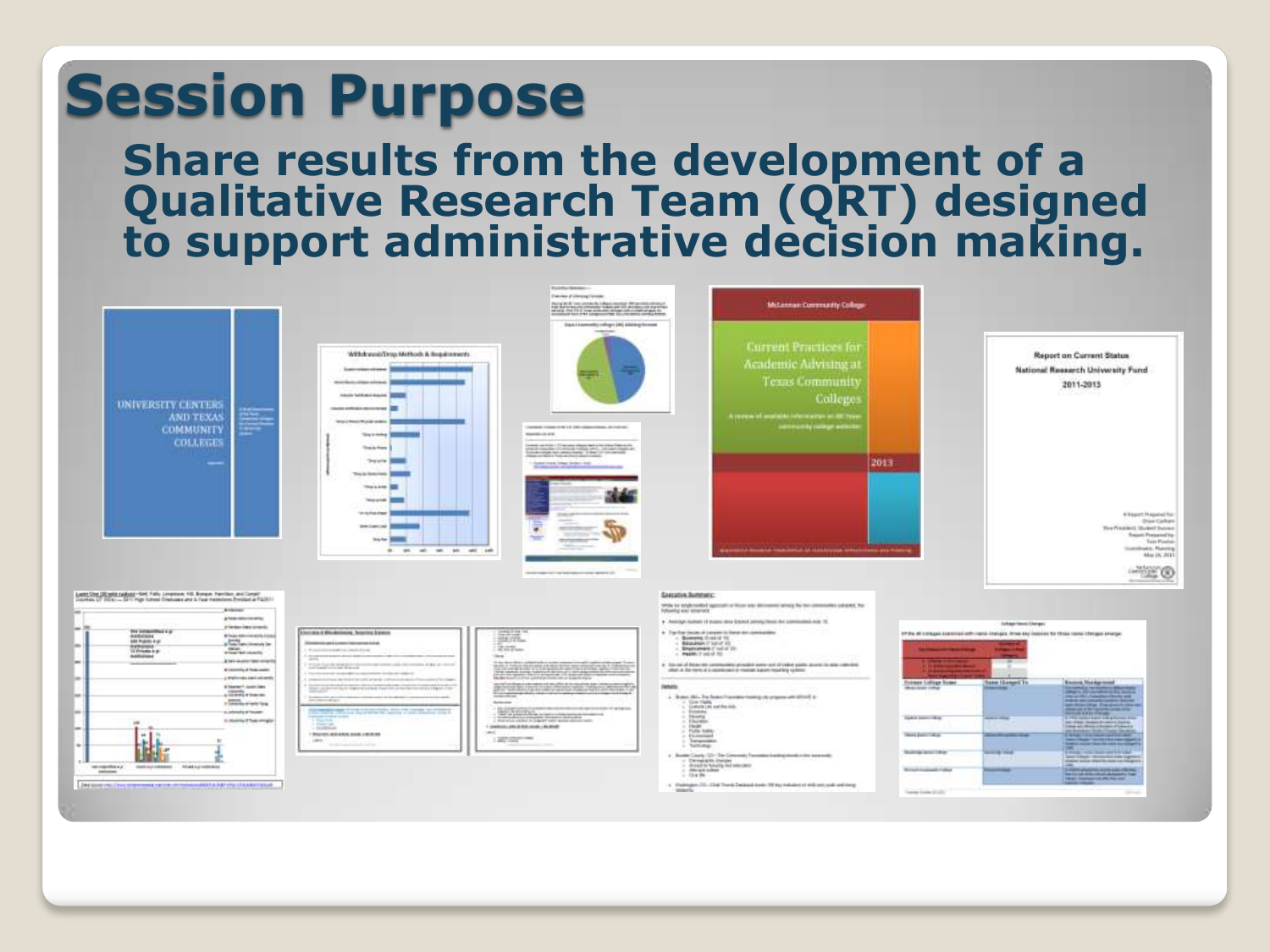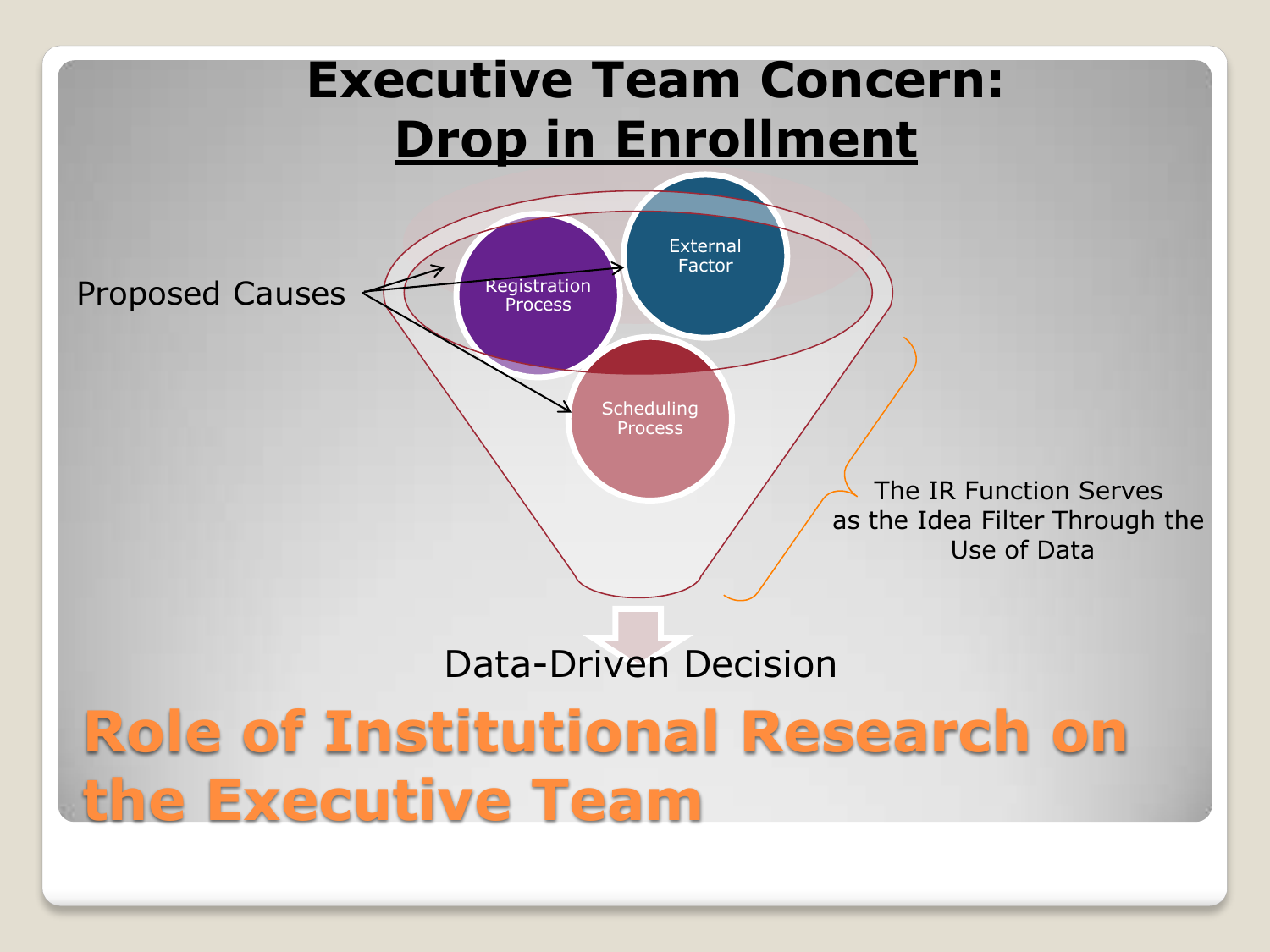| Quantitative                                  | Qualitative                                                          |
|-----------------------------------------------|----------------------------------------------------------------------|
| <b>Enrollment Trends</b>                      | Current practices in academic<br>advising                            |
| <b>Course Complete Rates</b>                  | Different approaches to student<br>housing                           |
| <b>Retention Rates</b>                        | Review of anonymous reporting<br>systems                             |
| <b>Satisfaction Survey Results</b>            | Steps necessary to establish an<br><b>Institutional Review Board</b> |
| <b>Predictors of Student</b><br>Performance   | Review of withdrawal policies<br>among community colleges            |
| <b>Student Engagement Results</b>             | Review of faculty salary<br>schedules                                |
| <b>Standardized Assessment Data</b><br>(CAAP) | Review of reasons community<br>colleges change their names           |

Responsible

Sponsible | Institutional Research | 2???<br>Division

# **Types of Data Needs**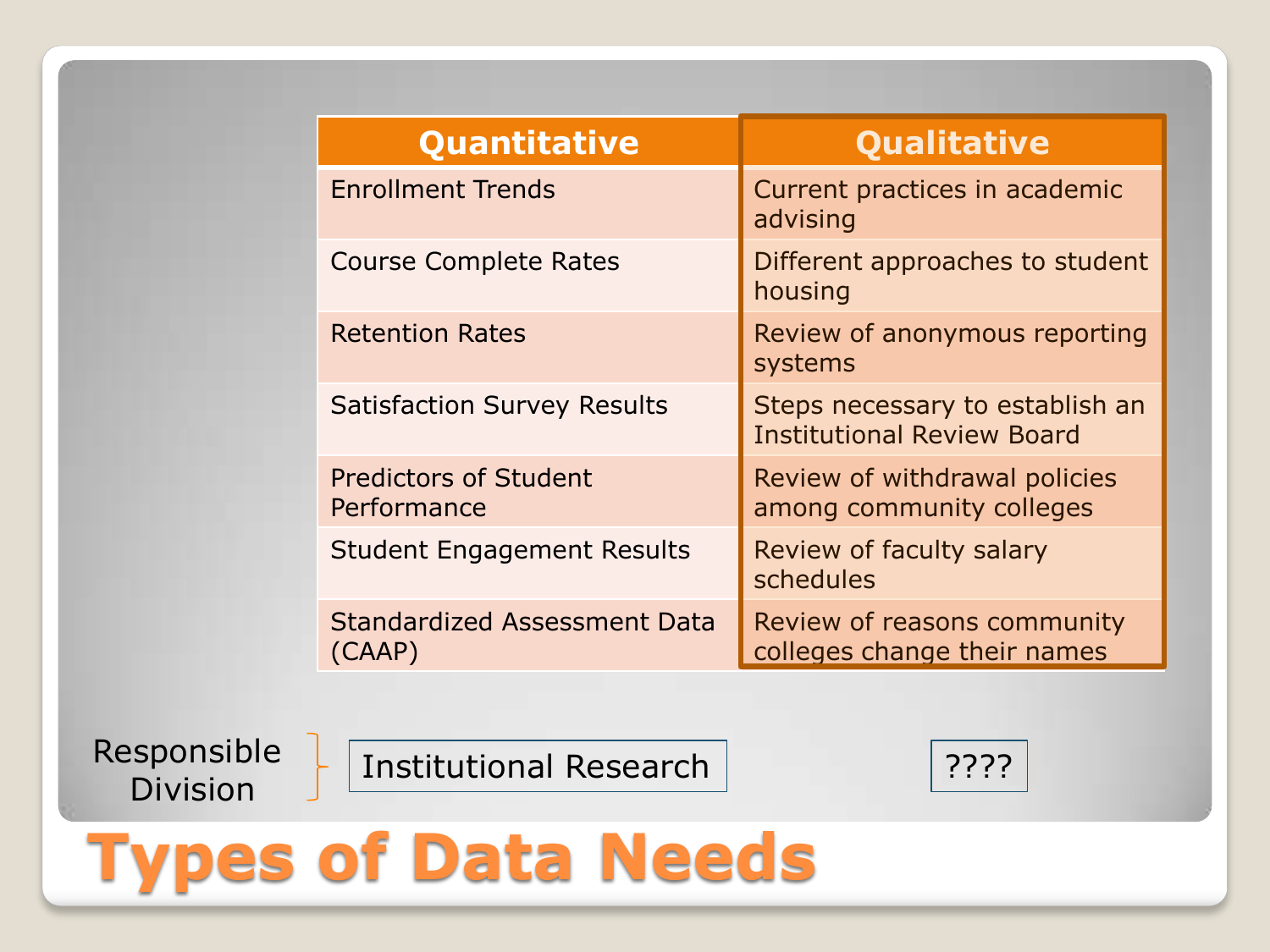Administrative Staff of executive team member making the data request

• IR Department

## Qualitative Research Team Consisting of Library Science Professionals

**Who Should Handle Non Quantitative Data Requests**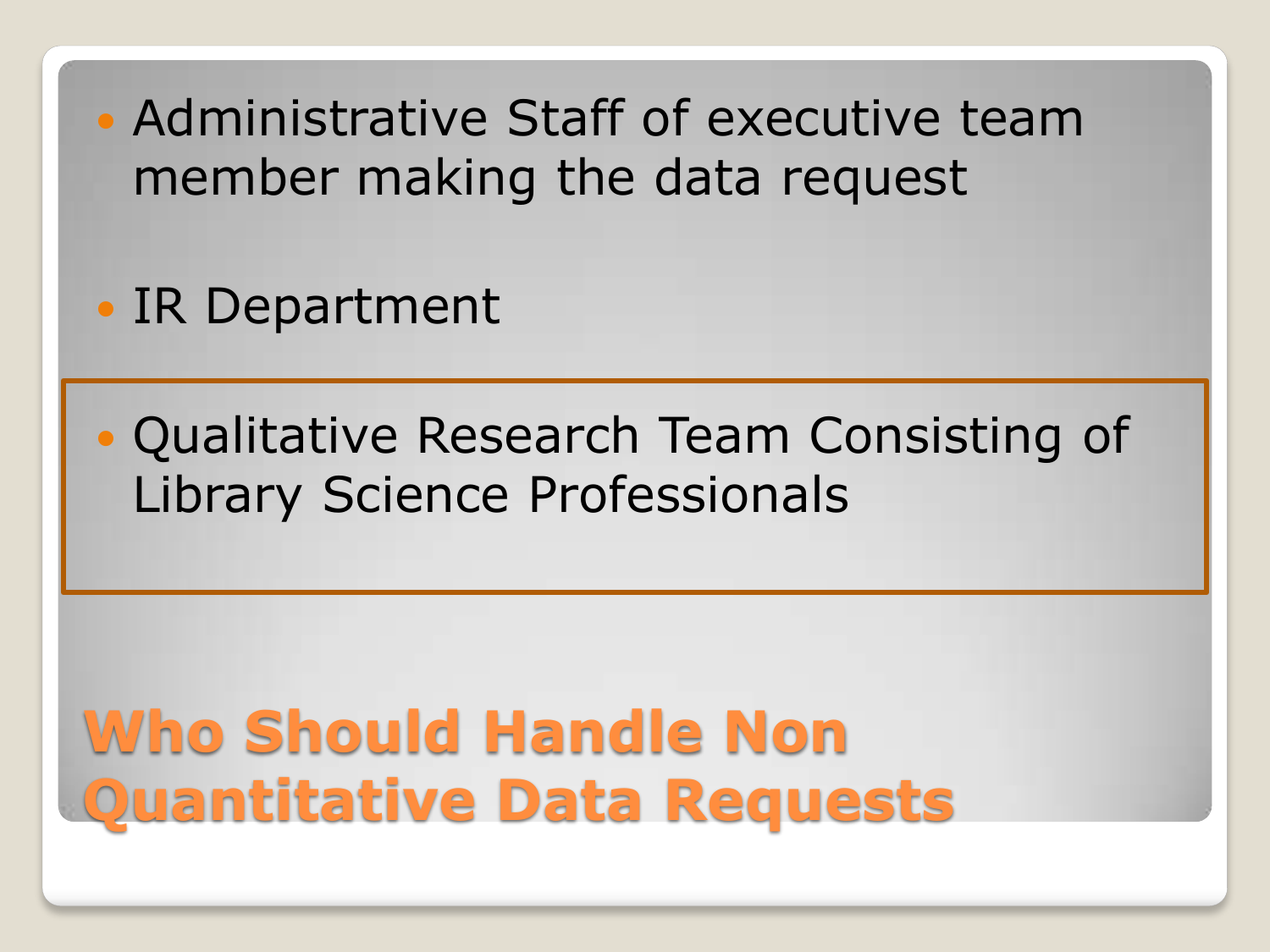## Formally trained in the following:

- Locating information
- Evaluating the credibility of information
- Objectivity
- Interviewing
- Interpreting and operationalizing information requests
- Report writing
- Extensive knowledge of available information resources
- Conducting effective literature reviews

# **Advantages of Using Library Science Professionals**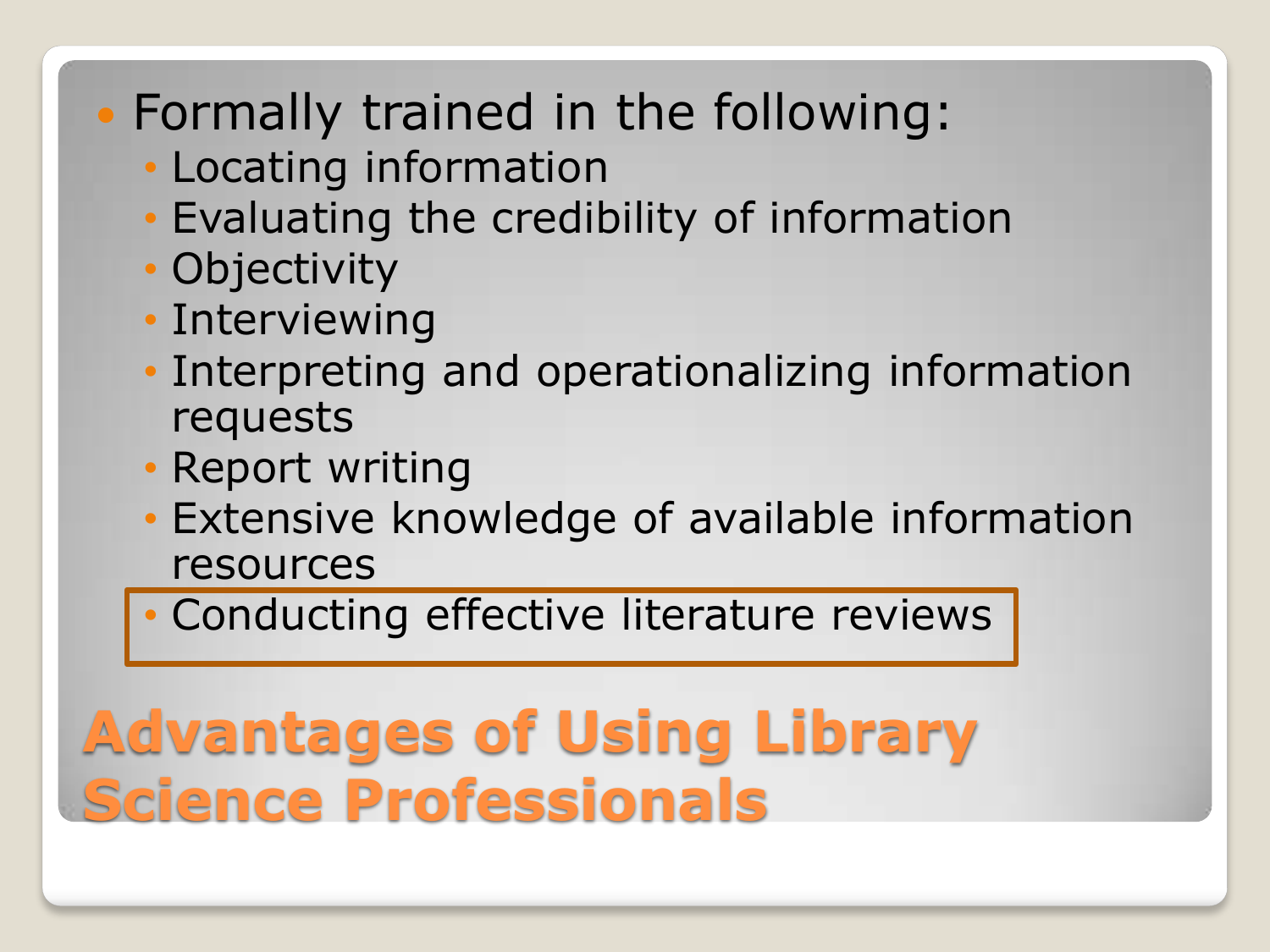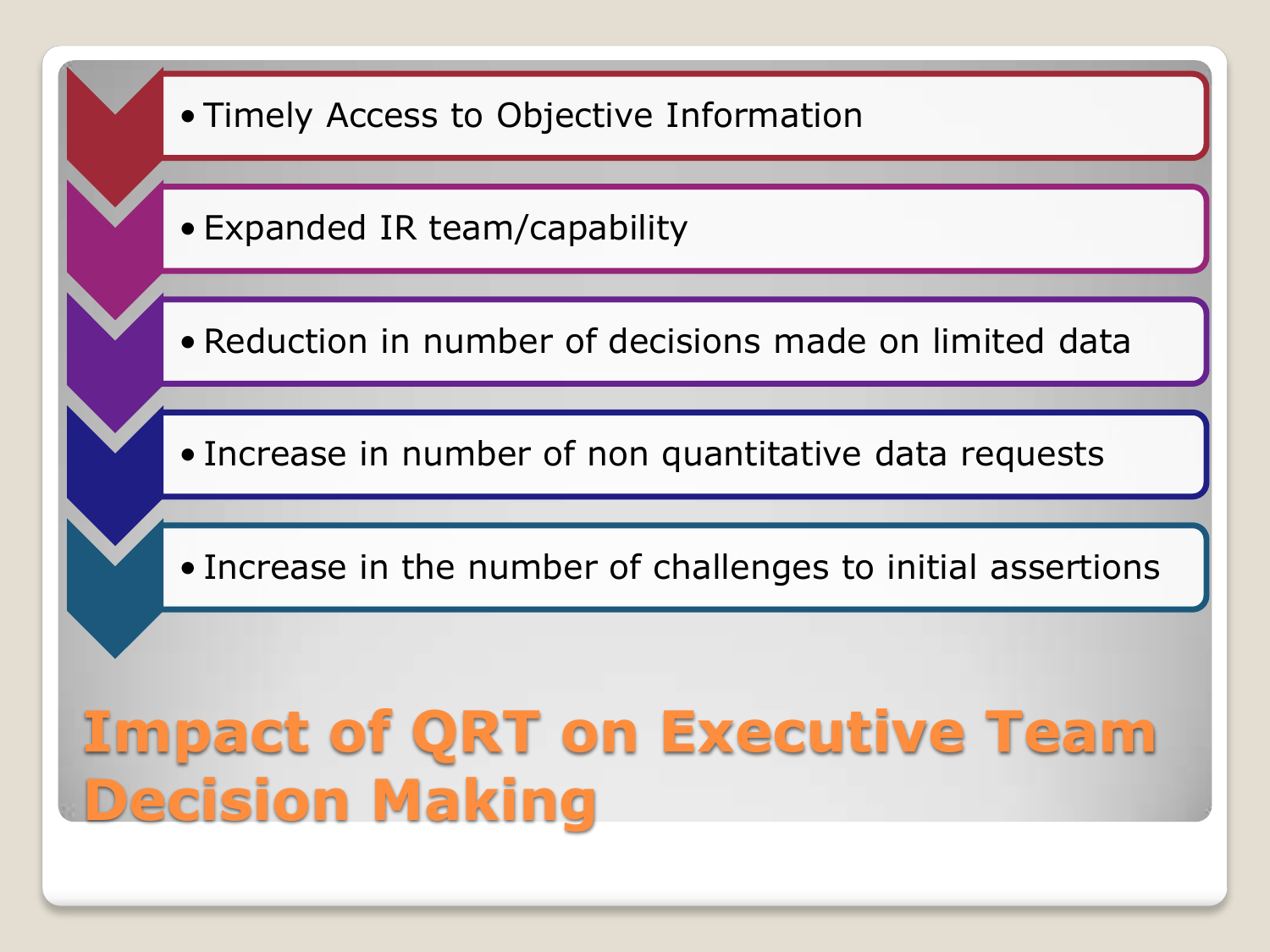# **Meeting Qualitative Information Needs with a Team Approach**

## **The Need The Team**

• IR offices respond to requests for internal and external quantitative data, but administrators also seek qualitative data.

- Library and Information **Specialists**
- QRT Coordinator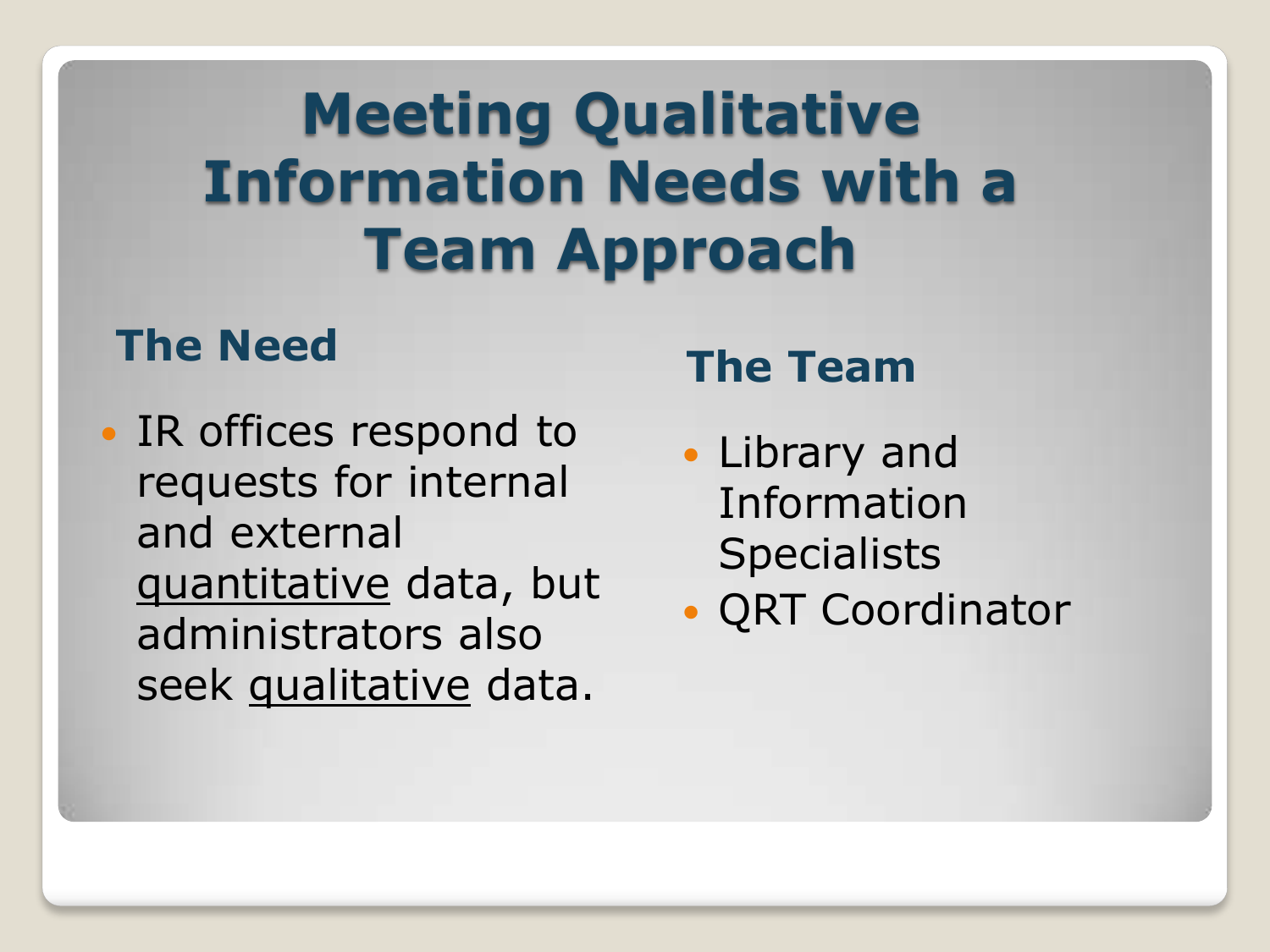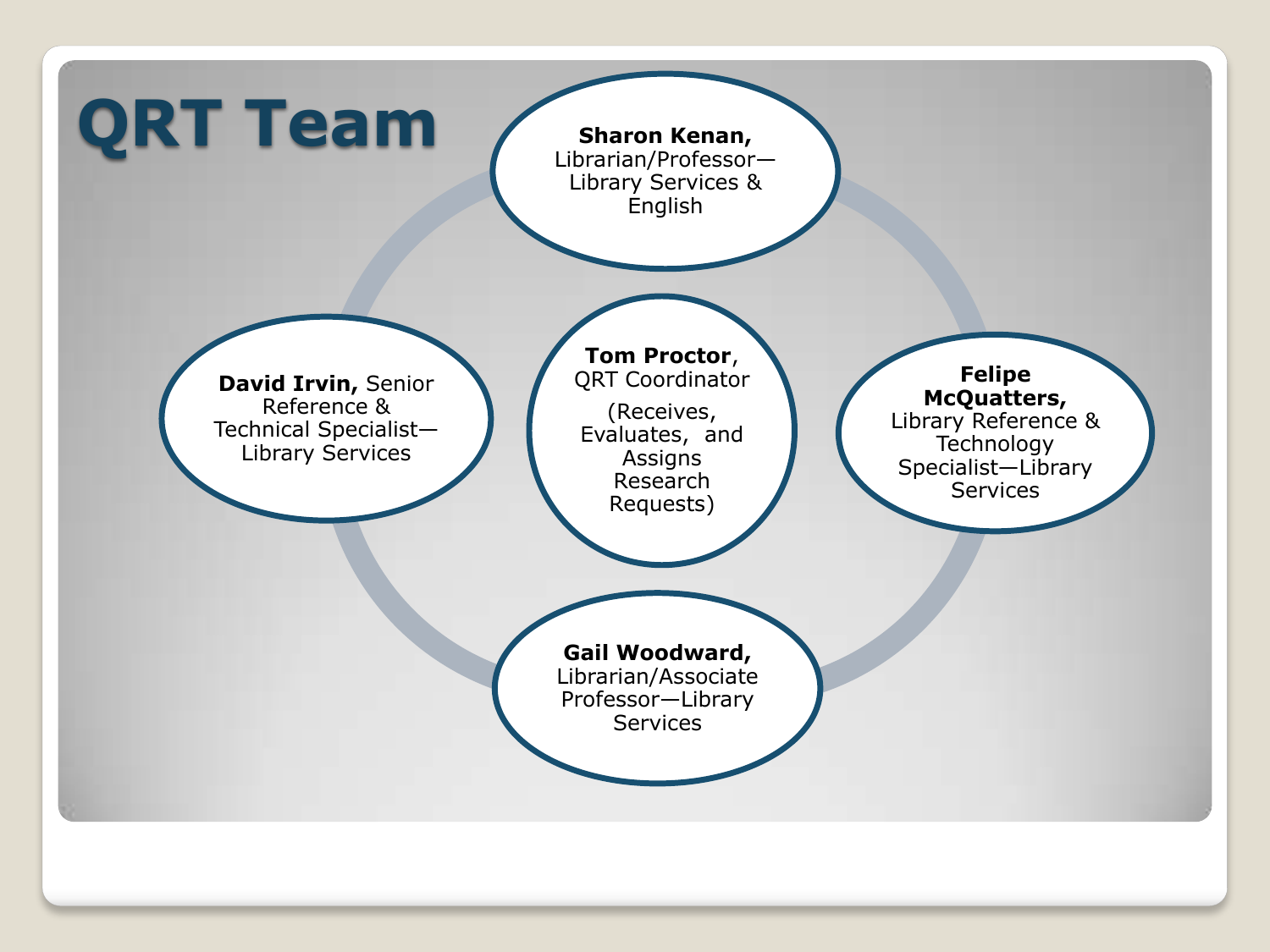# **Emphasis in Qualitative Research**

#### **Objectives**

explores, discovers, and constructs

#### **Research**

- understands and interprets social interactions
- is subjective
- studies the whole, not individual variables

#### **Methodology**

- selects smaller, non-random groups
- consists of open-ended questions in interviews and focus groups; participant observations; field notes; document identification and analysis; and reflections.
- identifies patterns, features, and themes

#### **Final Report**

- focuses on particular findings that are not generalizable
- includes a narrative with contextual description and direct quotations from research participants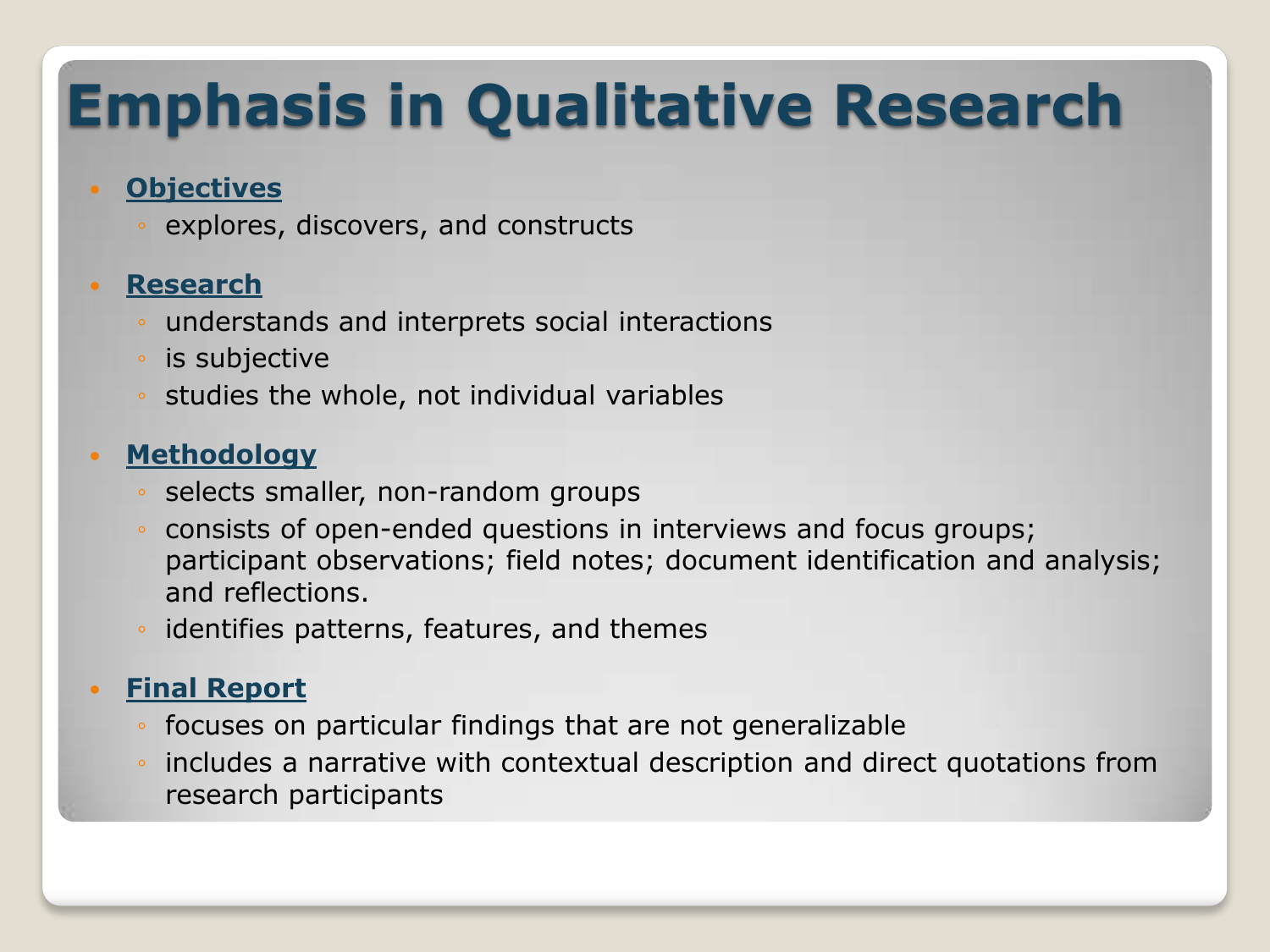# **Research Approach**

- **Framing submitted research questions**—using the reference interview (getting to the question behind the question)
- **Non-biased information searching** gathering information in a neutral manner
- **Evaluating sources**—checking the credibility of source materials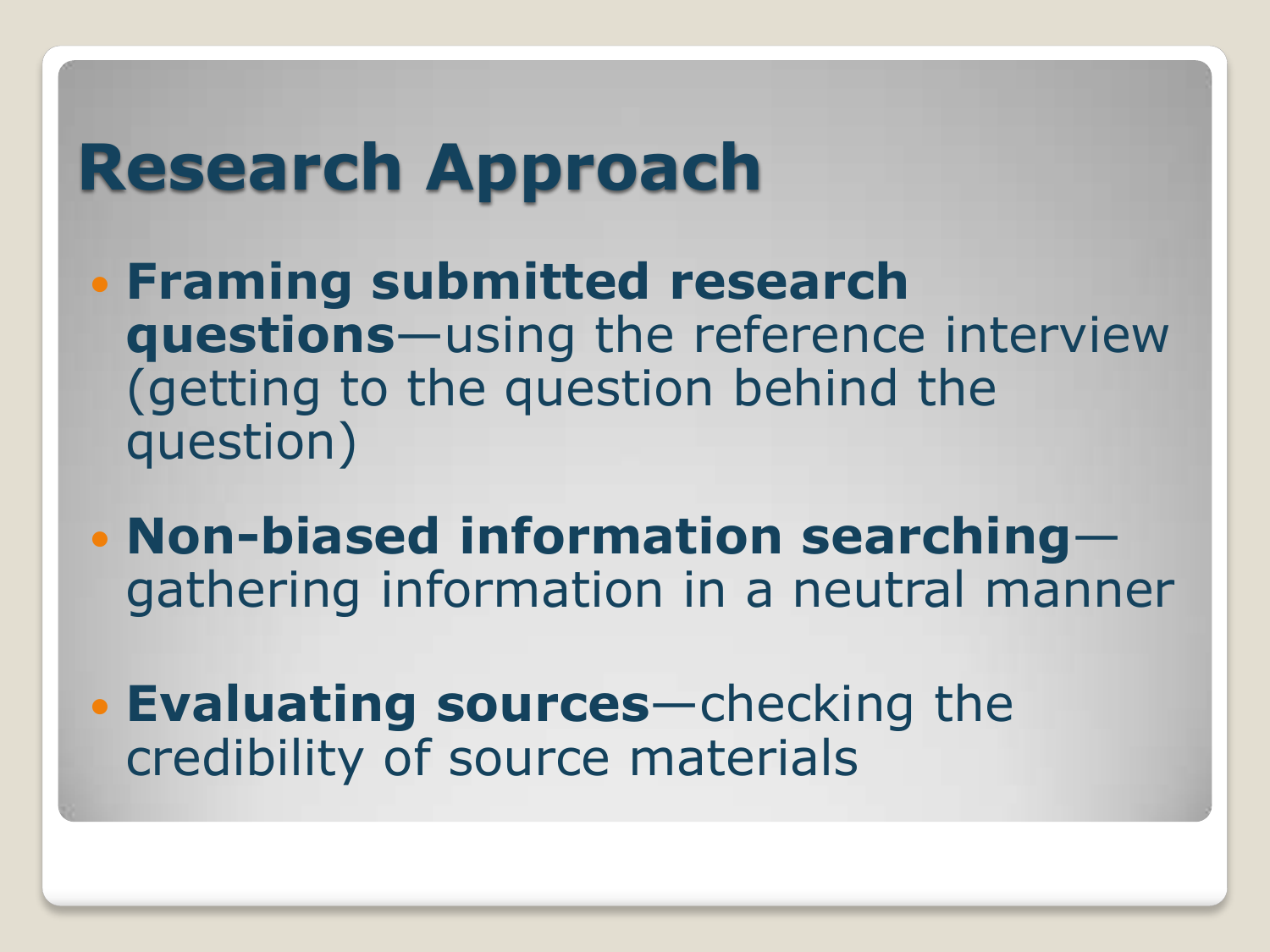# **Quantitative Review of QRT Work**

## **QRT Reports, 2012-13 QRT Reports, 2013-14**

- 24 reports
- 4 researchers
- Average time to complete each research report, 3 weeks
- Average report length, 10 pages
- Requests come from: President, Vice Presidents, and Deans

- 6 reports (to date)
- 5 researchers
- Average time to complete research report, 3 weeks
- Average report length, 9 pages
- Requests come from: President, Vice Presidents, and Deans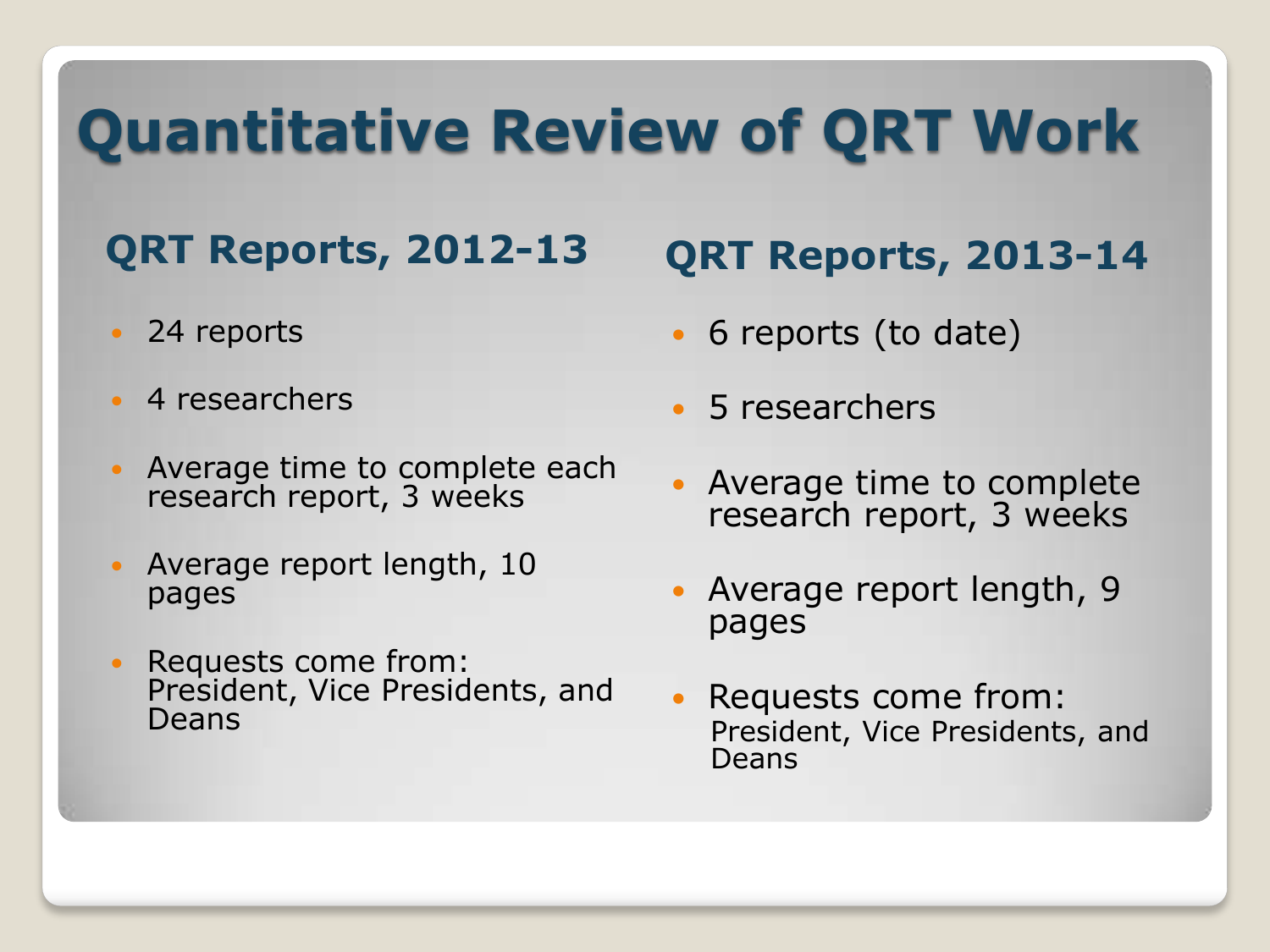# **QRT Organizational Structure**

### **Incoming Research Requests**

- Incoming QRT research requests are submitted to QRT Coordinator via email, phone, in person
- Requests are evaluated
	- Clarify question-close any loose ends
	- Is this a qualitative research question?



### **Assignment of Research Requests**

- Given expertise and availability of team members—assign question to team member with a specific deadline and research expectations
- Final research product is delivered to requestor with a copy to team coordinator for QRT files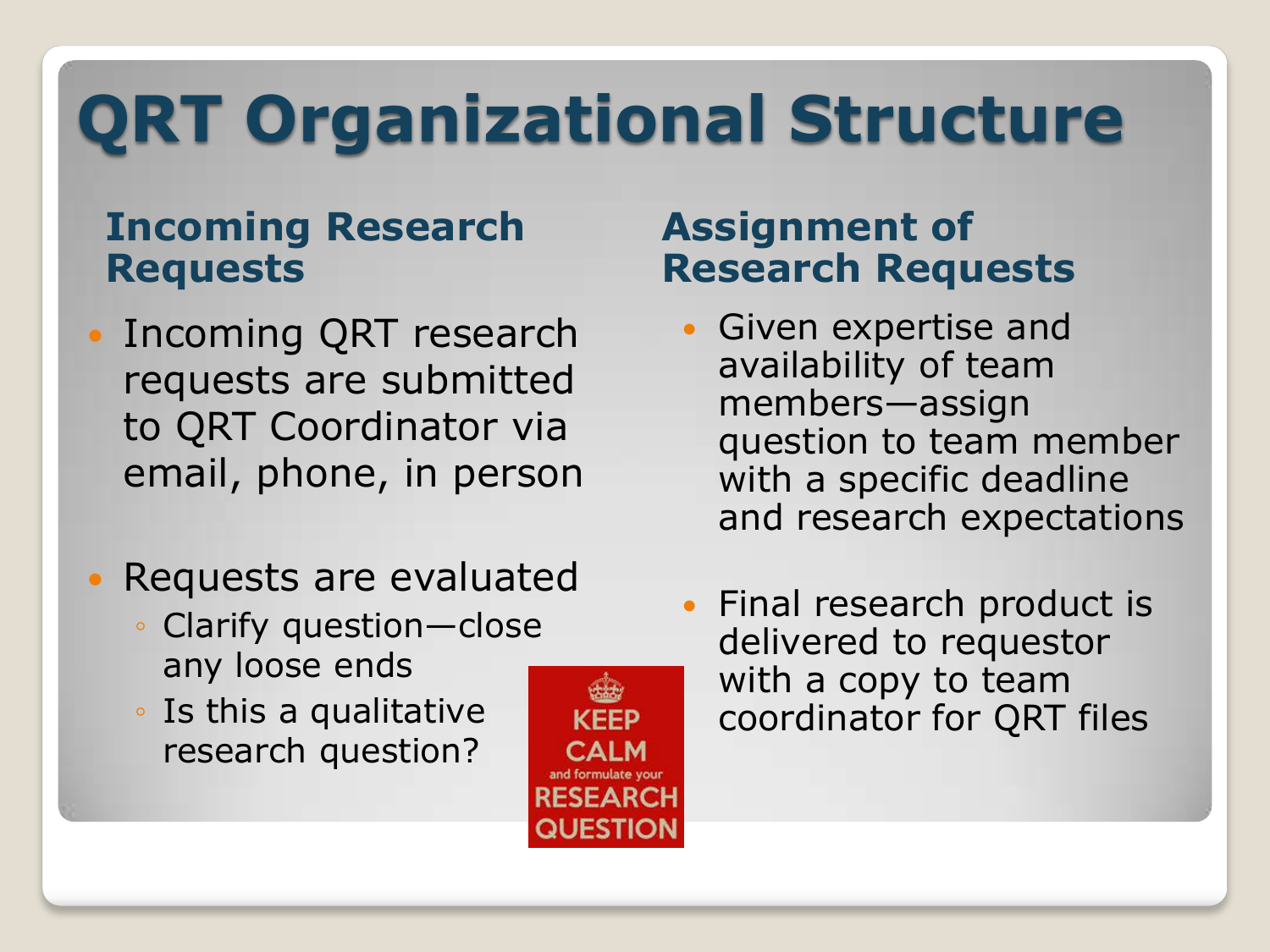## **Examples of QRT Research # 1 (Tom)**

Current practices at Texas community colleges for switchboards/call centers? (7 page report)

- **Research**—78 Texas community colleges reviewed
- **Findings**—97% have switchboards and 17% have call centers
- **Outcome**—report used in administrative decision process on best approach in handling incoming phone calls on campus



Why do community colleges change their name? (5 page report)

- **Research**—40 community colleges reviewed
- **Findings**—

Three reasons:

- 1. Offering 4-year degrees (60%)
- 2. To reflect expanded mission (28%)
- 3. To remove negative impression of name suggesting a lesser status  $(12\%)$
- **Outcome**—report used in administrative decision making process on rebranding college name

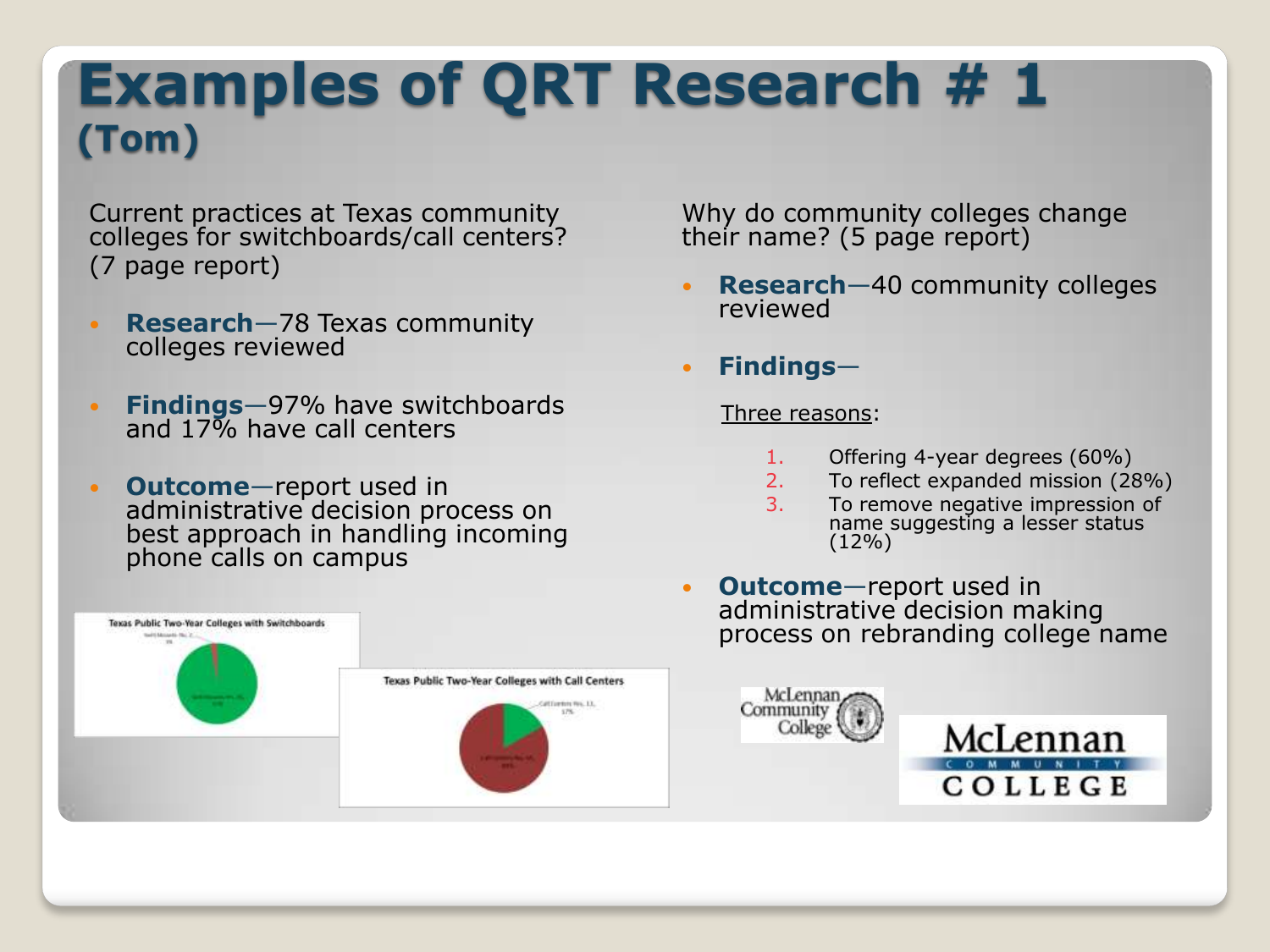## **Examples of QRT Research # 2 (David)**

Drop/withdrawal policies at Texas Community Colleges (28 page report).

- **Research** Researchers reviewed policies at 53 Texas community colleges
- **Findings** 64% of colleges grade withdrawals with the W code exclusively; 32% use the W code and other codes; 4% grade withdrawals exclusively with other codes. More findings -- 91% provide an "in person" option for initiating a student withdrawal; 36% provide an "in writing" option for initiating a student withdrawal; 2% provide a "telephone" option for initiating a student withdrawal; 19% provide a "fax" option for initiating a student withdrawal; 25% provide an "online portal" option for initiating a student withdrawal
- **Outcome** Report was passed to administrative committee for further review.

Academic goals and perceptions of MCC's University Center, among graduating high-school seniors and first-year community college students.

- **Research**—Researchers held three focus groups in the spring and summer 2013. We spoke with 7 high school students and 6 MCC students.
- **Findings** Students indicated that certain features of a university experience would compel them to stay at MCC for 4 years; that different class schedules were needed; that certain amenities were necessary for creating a livable campus, and more.
- **Outcome** Reports from the student focus groups were compiled into a master Emerging Markets document presented to the college board.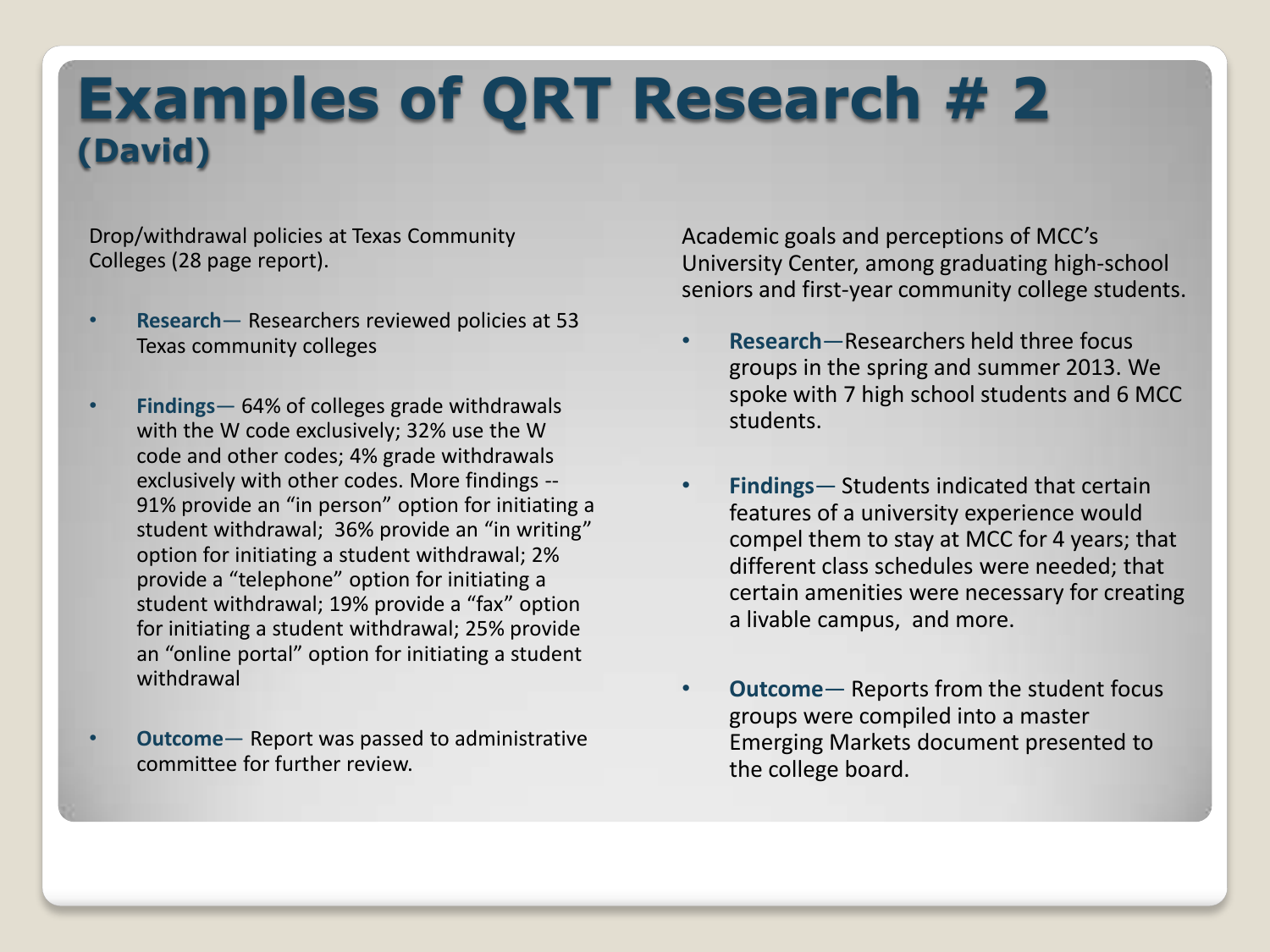## **Examples of QRT Research # 3 (Gail)**

Information on one out-of-state college: demographics, nearby colleges, degrees, and articulation agreements (9 page report)

**Research**—case study of one college

#### **Findings**—

- FTE 30,000-32,000
- Average student age of 24 years
- 22 colleges within a 25 mile radius
- The college recently changed from a community college to a four-year college
- 2 Bachelor's degrees offered
- Many articulation agreements in place
- **Outcome**—report used in administrative decision making process about degrees offered and articulation agreements

Sample of Texas colleges identified as using a particular software to conduct student evaluations of faculty (6 page report)

- **Research**—12 colleges interviewed
- **Findings**
	- Only one college used the software for student evaluations.
	- Five colleges used it for other purposes such as surveys
	- Most responses were very positive about the software's features, usability, and customer service, with one or two specific exceptions.
- **Outcome**—report used in administrative decision making process about using this software for student evaluations of faculty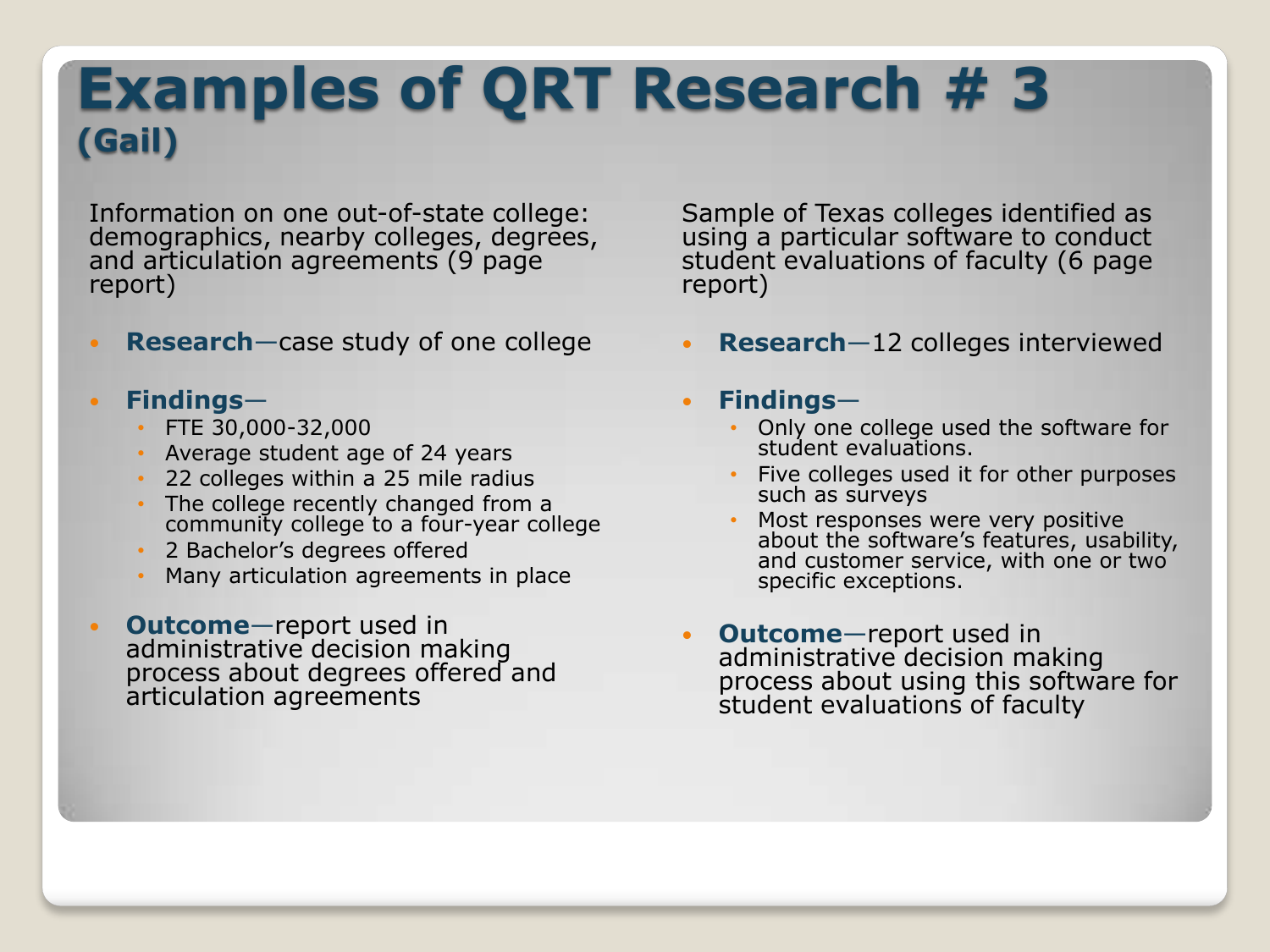## **Examples of QRT Research # 4 (Sharon)**

Intellectual property (IP) policies (103 page report)

 **Research**—The researcher analyzed IP policies at 8 U.S. institutions using American Association of University Professors (AAUP) "suggested components" and 6 Texas institutions using Texas Higher Education Coordinating Board (THECB) "suggested components" to determine how institutions are currently addressing IP on their campuses and what an "ideal" IP policy might include.

#### **Findings**—

- AAUP suggests including 5 key components in IP policies 5 of the 8 U.S. institutions (63%) included all of AAUP's suggested components
- THECB suggests including 6 key components in IP policies 4 of the 6 Texas institutions (67%) included all of THECB's suggested components
- Components that overlap:

AAUP and THECB—ownership (who owns) and fund distribution/royalty participation

• Components that are unique:

AAUP—IP defined, who may use IP, and issue/dispute resolution THECB—disclosure, licensing guidelines, ownership/licensing responsibilities, and equity/management participation

 **Outcome**—report used in administrative decision making process regarding the college's intellectual property policy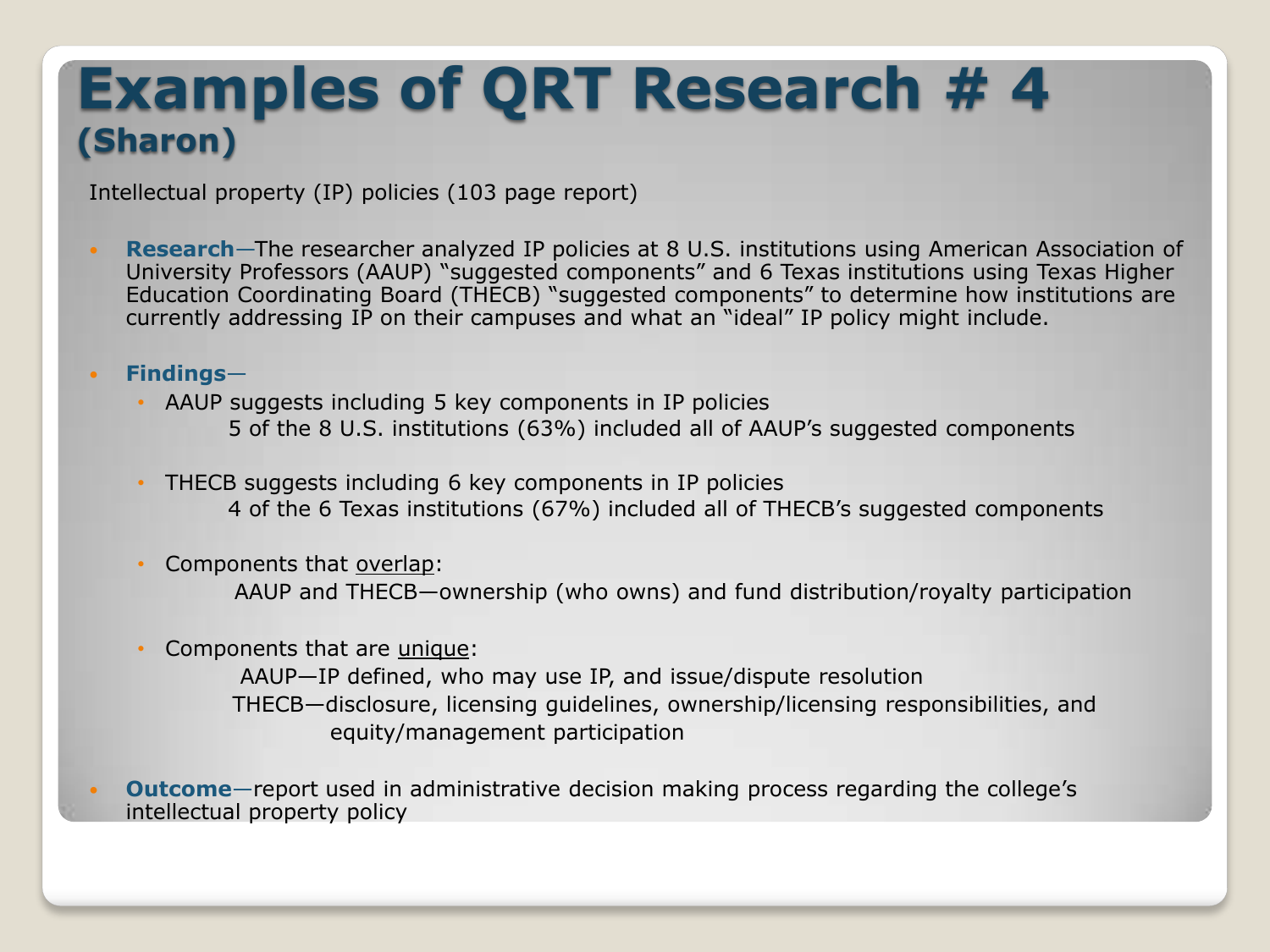## **QRT Lessons Learned & Improvements Made**

#### **Lessons learned:**

- Importance of **defining question and expectations** of the requestor at the outset
- Importance of **setting realistic timeframes** for conducting research and completing final report
- Importance of making sure **all questions are initiated and tracked by QRT coordinator**
- Importance of **giving all team members the option to refuse an assignment when workload is heavy**

#### **Improvements made:**

- **Better communication** among QRT via email, phone, and in person
- **Willingness to turn down research requests** that are duplicative of work already done or cannot be accomplished with current staffing
- **Setting more realistic completion dates** for research and compilation of final reports